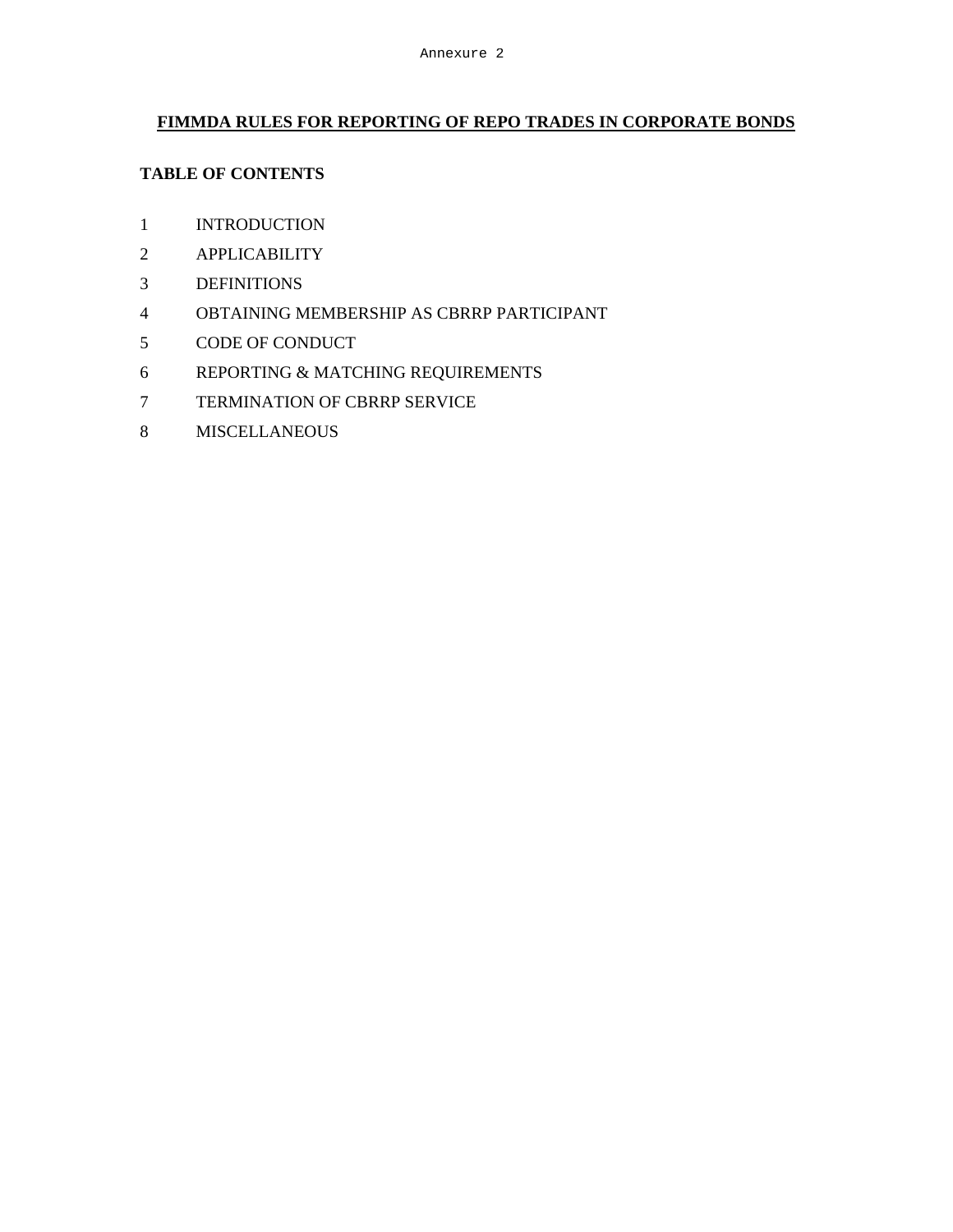# **Chapter 1: INTRODUCTION**

These rules shall be known as the FIMMDA Rules for Reporting Repo Trades in Corporate Bonds, 2010.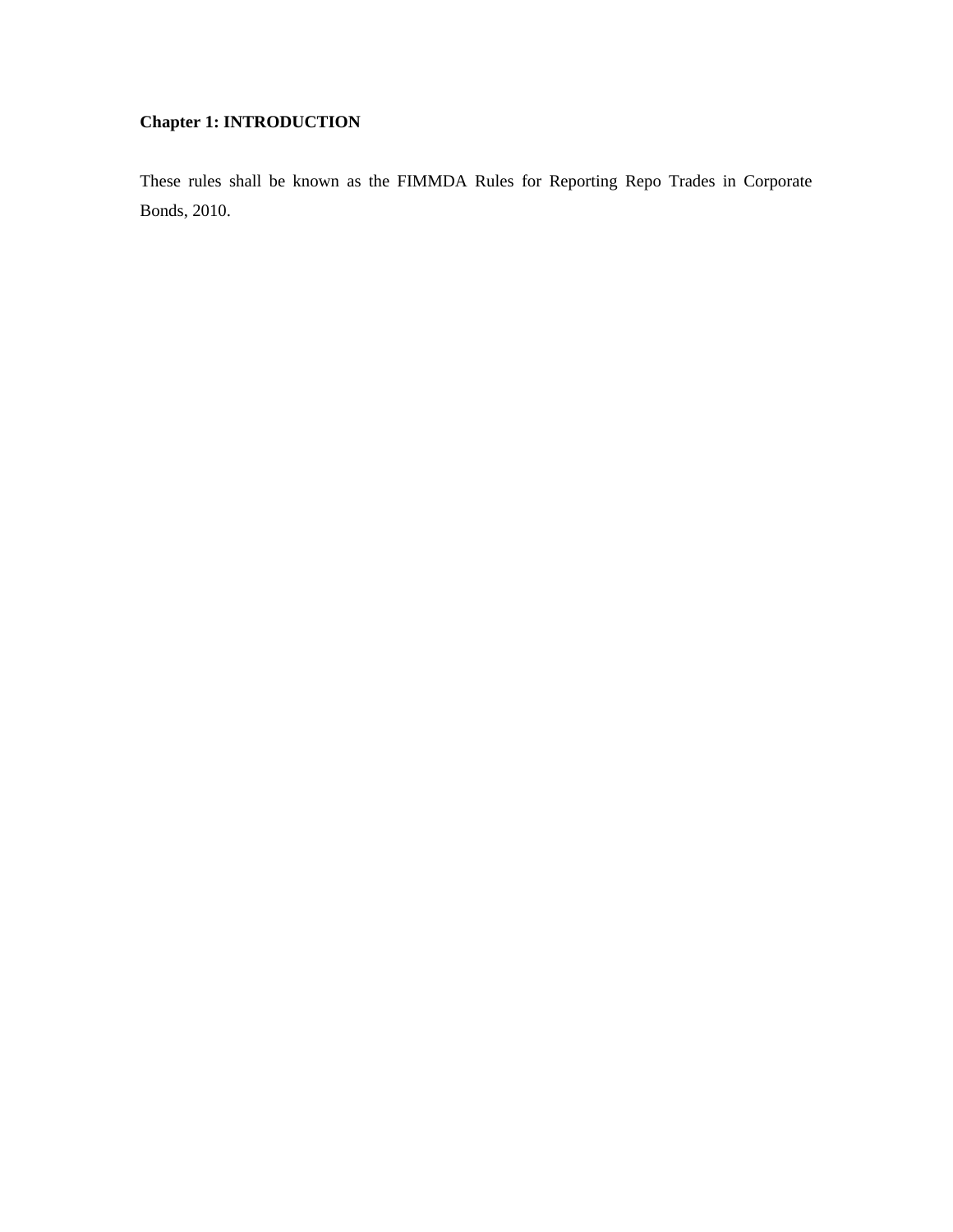# **Chapter 2: APPLICABILITY**

The Rules shall be applicable to all entities reporting their Repo trades in Corporate Bonds on FIMMDA's Corporate Bond Repo Deal Reporting Platform.(CBRRP)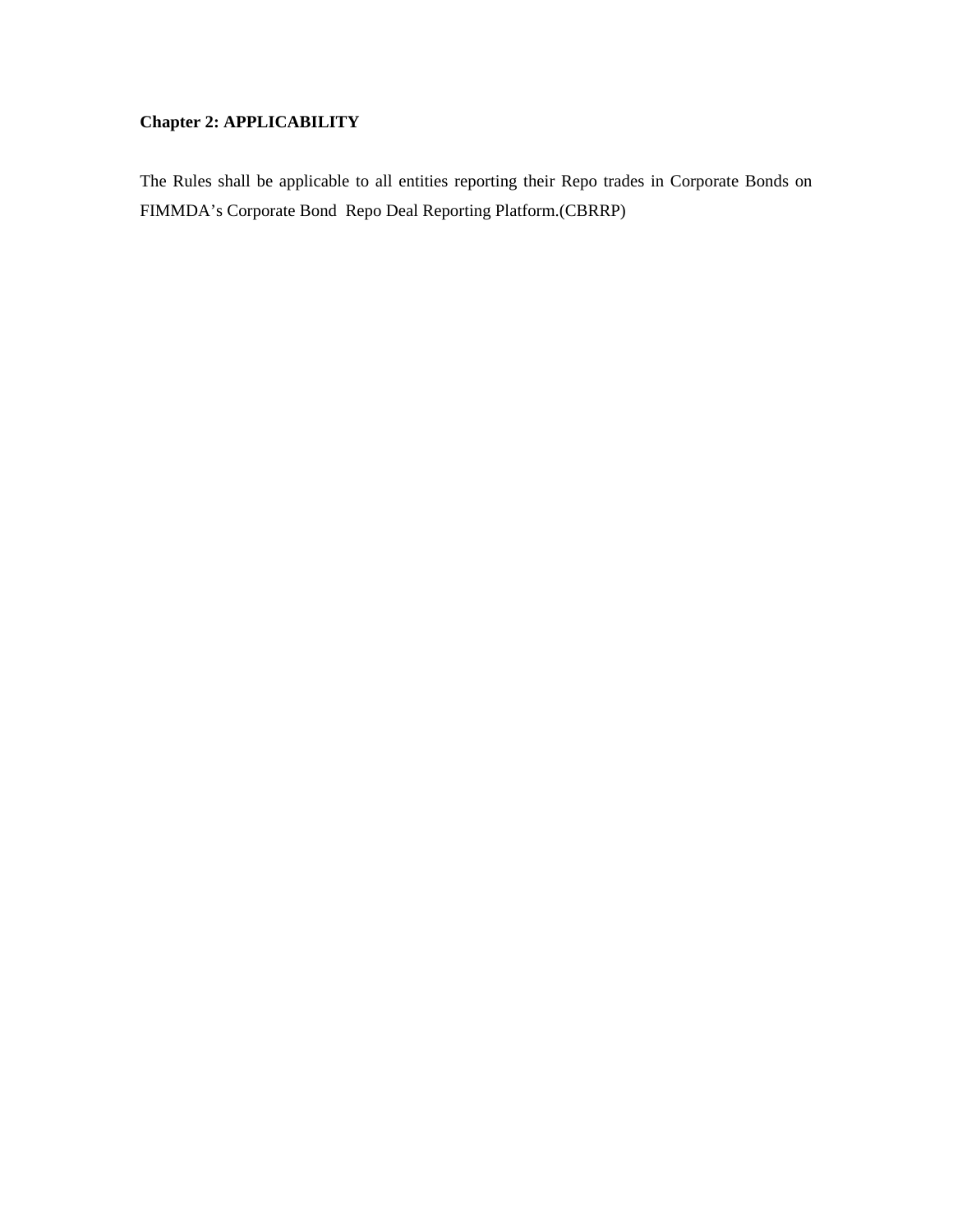## **Chapter 3: DEFINITIONS**

#### **Interpretation:**

Capitalised terms used but not defined in these Rules shall have the same meaning as have been assigned to them under the FIMMDA's Handbook of Market Practices, the circulars / notifications issued by the Reserve Bank of India (RBI) and/or the Securities and Exchange Board of India (SEBI) in regard to Repo trades in Corporate Bonds, as the case may be. In the event of any inconsistency between the definitions in the FIMMDA Documents and the Regulators Documents, the definition contained in the Regulators Documents shall prevail.

## **Definitions:**

- (a) **"Applicable Law"** shall mean the FIMMDA's Handbook of Market Practices, FIMMDA's CBRRP Operating Guidelines, other circulars and notices issued by FIMMDA, the circulars / notifications issued by RBI and/or SEBI in regard to Repo trades in Corporate Bonds, as the case may be.
- (b) **"Business Day"** shall mean any day, other than a Saturday, a Sunday and/or a Public Holiday, on which banks are open for business in the city of Mumbai, India for carrying out high value clearing of cheques and/or for effecting transfer of payments through the Real Time Gross Settlement System operated by or on behalf of RBI.
- (c) **"Corporate Bond Repo Reporting Platform"** or **"CBRRP":** The term **"Corporate Bond Repo Reporting Platform"** or **"CBRRP"** shall mean FIMMDA's internet based reporting platform for capturing / reporting details of market repo transactions undertaken in corporate bonds ..
- (d) **"CBRRP Eligible Security"**: The term **"CBRRP-Eligible Security"** includes all Corporate Debt Securities which are eligible for Repo transaction as defined and permitted by RBI and/or SEBI from time to time. **"CBRRP Eligible Security"**: as per existing guidelines includes all listed Indian Rupee denominated debt securities issued by institutions such as banks, public sector undertakings, municipal corporations, body corporates and companies and/or such other entities as may be permitted by Applicable Law from time to time. The term "CBRRP–Eligible Securities" excludes (i) debt issued by and/or on behalf of the Central or State Governments, (ii) mortgage, (iii) asset based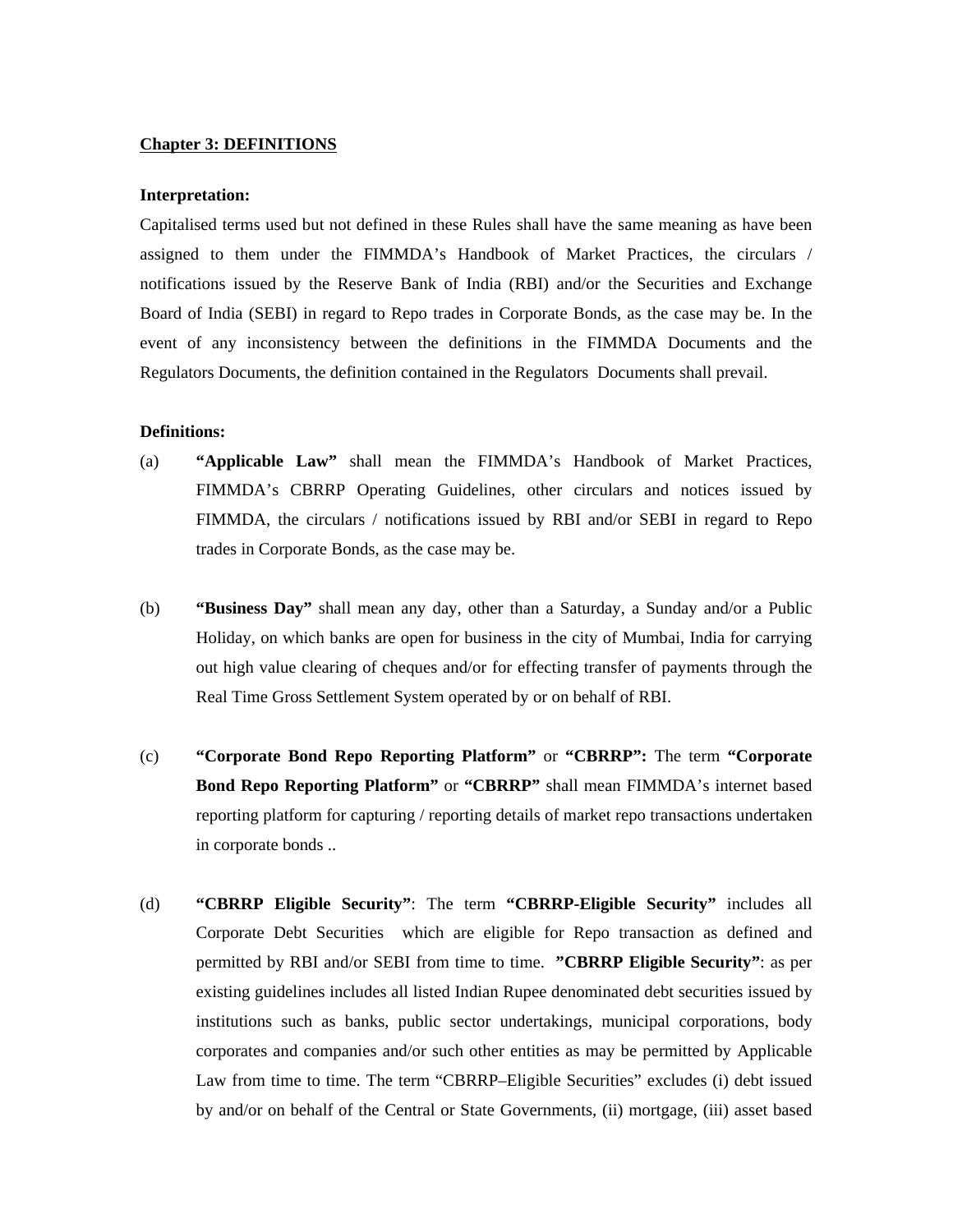securities, (iv) collateralized mortgage obligations and (iv) money market instruments For purposes of this definition, "money market instrument "means a debt security that at issuance has a maturity of one year or less.

- (e) **"CBRRP Participant"** The term **"CBRRP Participant"** shall mean and include the all such entities which are eligible to undertake repo transactions in Corporate Bonds as permitted by RBI from time to time
- (f) **"Eligible CBRRP Transaction": The term "Eligible CBRRP Transaction"** shall mean all eligible Repo transactions undertaken by the eligible participants in Corprate Bonds as prescribed by RBI from time to time and which are required to be reported to SEBI, RBI or FIMMDA.
- (g) **"FIMMDA Documents"** shall mean FIMMDA's Handbook of Market Practices, FIMMDA's CBRRP Operating Guidelines and/or such other circulars and notices issued by FIMMDA, from time to time.
- (h) **"Other Documents"** shall mean the circulars issued by RBI and/or SEBI and/or any other entity, having a force of law in regard to Repo trades in corporate bonds, as the case may be.
- (i) **"Rules"** shall mean the the FIMMDA Rules for Reporting of Repo Trades in Corporate Bonds, 2010 as amended from time to time;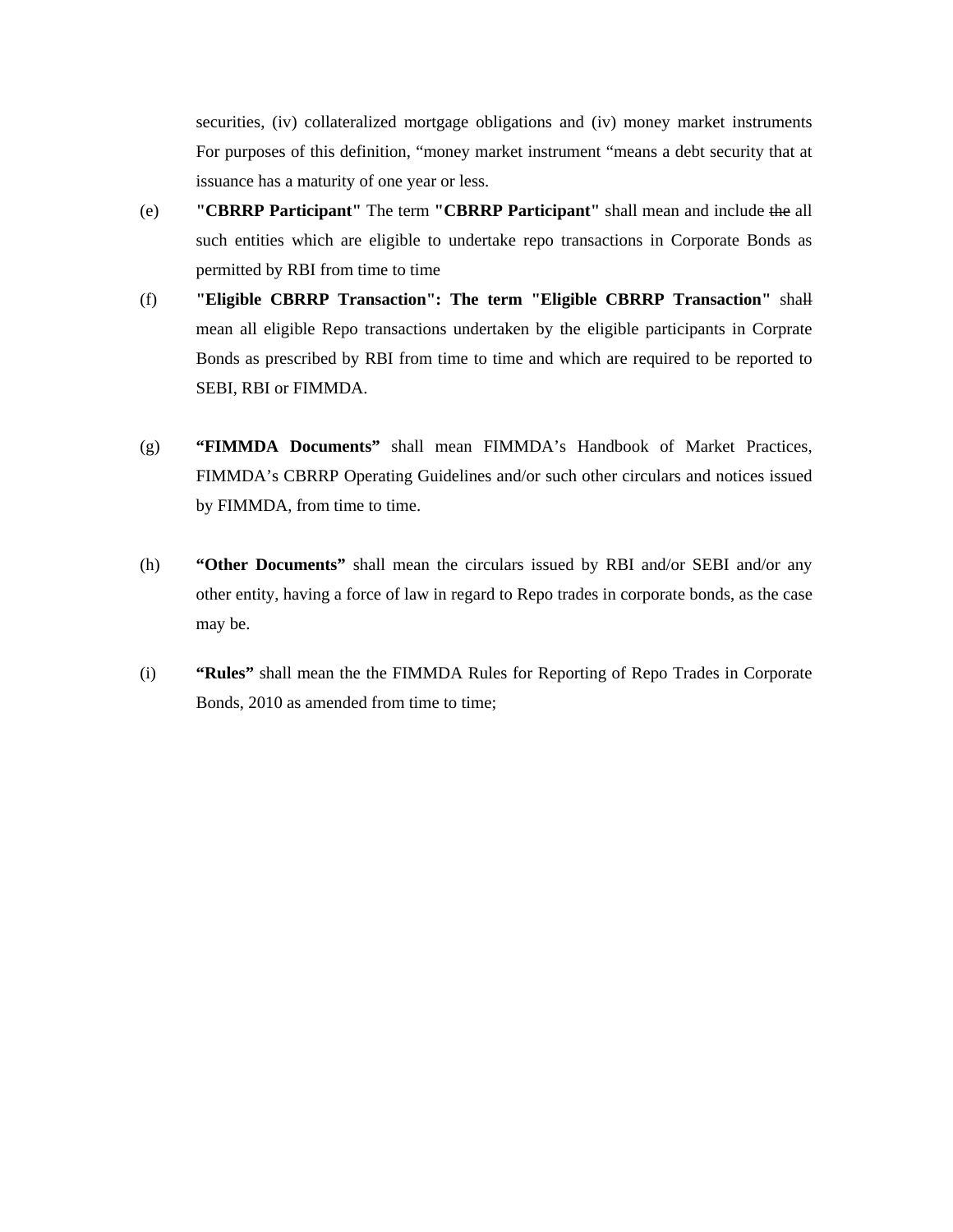## **Chapter 4: OBTAINING MEMBERSHIP AS A CBRRP PARTICIPANT**

## (a) **General**

RBI requires a CBRRP Participant to report an Eligible CBRRP Transaction in CBRRP Eligible Security on FIMMDA's Corporate Bond Repo Deal Reporting Platform.. These Rules deal with the guidelines for reporting of Eligible Repo CBRRP Transactions to FIMMDA.

## (b) **Membership requirements**

- (i) An entity intending to become a CBRRP Participant shall be required to comply, with the following requirements:
	- (A) Should be eligible as per the eligibility criteria pescribed by RBI and/or any other Regulator empowered to do so from time to time, to undertake Repo transactions in Corporate Bond.
	- (B) Submission of Membership Application and Execution of the CBRRP Participant Application Agreement<sup>ii</sup> provided by FIMMDA for access of CBRRP and
	- (C) Execution of an undertaking to comply with all applicable rules and operating procedures laid down by Applicable Law, as may be amended from time to time, in relation to Membership for accessing CBRRP.
- (ii) Mere submission of the completed Membership Application Form and/or any additional information sought does not by itself constitute any privilege for any applicant to claim grant of membership to CBRRP and FIMMDA reserves the right to reject the Membership Application made by any entity, without assigning any reasons therefor.
- (iii) Upon grant of Membership for CBRRP, participant shall be allotted a Member Number which shall be unique to that Member
- (iv) Every User within every Member shall be allotted a User Number / ID which shall be unique to that User only within his/her Member environment;;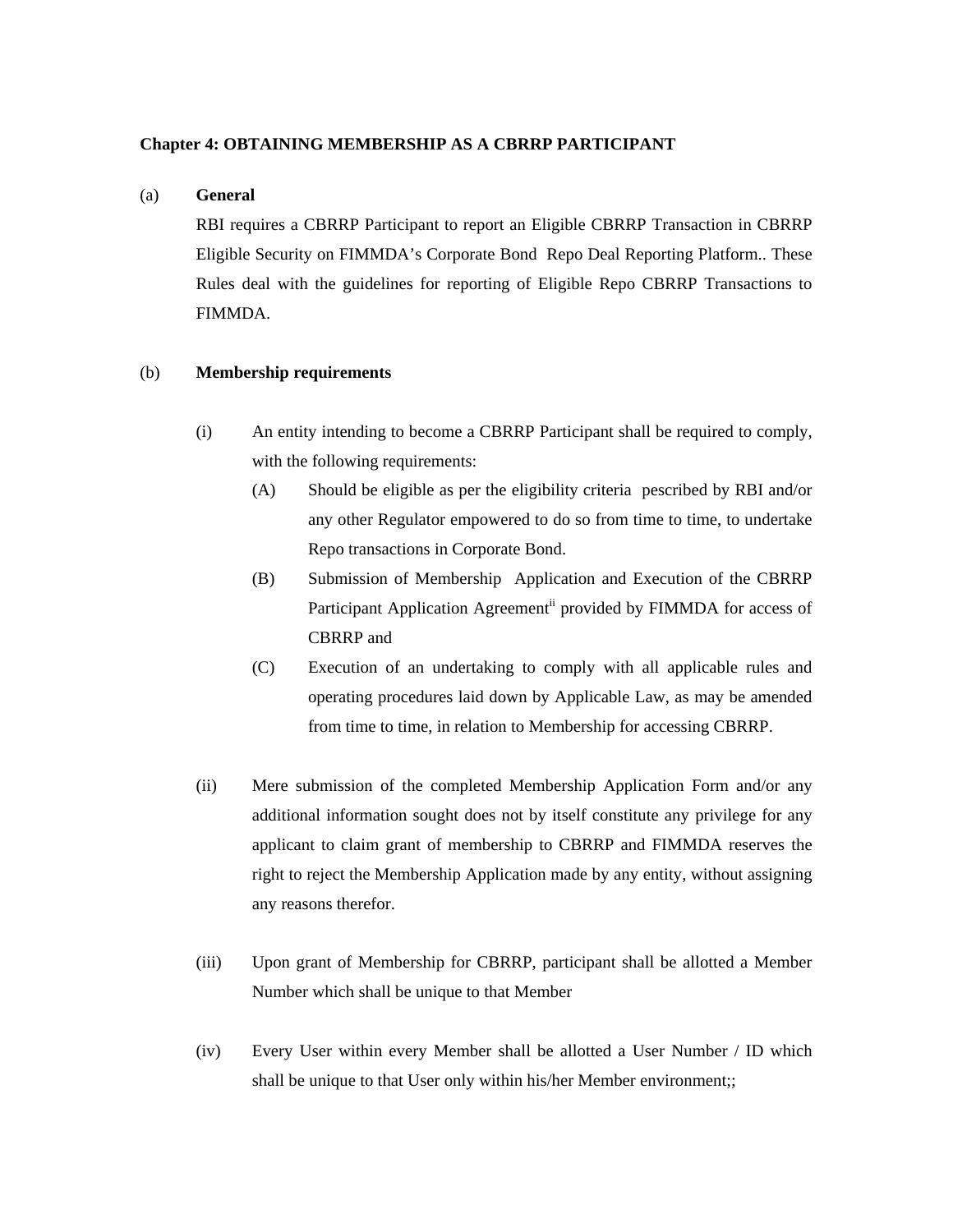- (v) Every Participant shall use the concerned Member Number and User ID to log in to CBRRP;
- (vi) Every Participant shall ensure that incorporation and/or use of its Member Number and/or User ID is restricted to its authorized personnel only.
- (vii) FIMMDA and/or any of its officials or its agents shall not in any way be liable for any loss or damage or consequences that may arise on account of unauthorised and/or wrongful use of Member Number and/or User ID
- (viii) A member shall not permit itself or any other person(s) to  $$ 
	- i. use the software provided by FIMMDA for any purpose other than that approved and specified by FIMMDA;
	- ii. copy, alter, modify or make available to any other entity or person the software provided by FIMMDA;
	- iii. use the software in any manner other than as specified by FIMMDA;
	- iv. The intellectual property rights of such software shall be with FIMMDA and any unauthorised use of the same shall be treated as infringement and dealt with accordingly;

## (c) **Cancellation of Membership**

In the event that the CBRRP Participant fails to comply with the conditions of the CBRRP Participant Application Agreement and/or the undertaking mentioned in  $(b)(i)(B)$ above, FIMMDA reserves the right to cancel, revoke or suspend a CBRRP Participant from reporting a trade on CBRRP and impose fine and/or penalty of like nature for such non compliance.

Notice shall be given to the CBRRP Participant concerned in general by a notice on the CBRRP of the expulsion or suspension or default of or of the suspension of business or of any other penalty imposed on it or on its partners, attorneys, agents, authorised representatives or other employees. FIMMDA may in its absolute discretion and in such manner as it thinks fit notify or cause to be notified to the CBRRP Participants or to the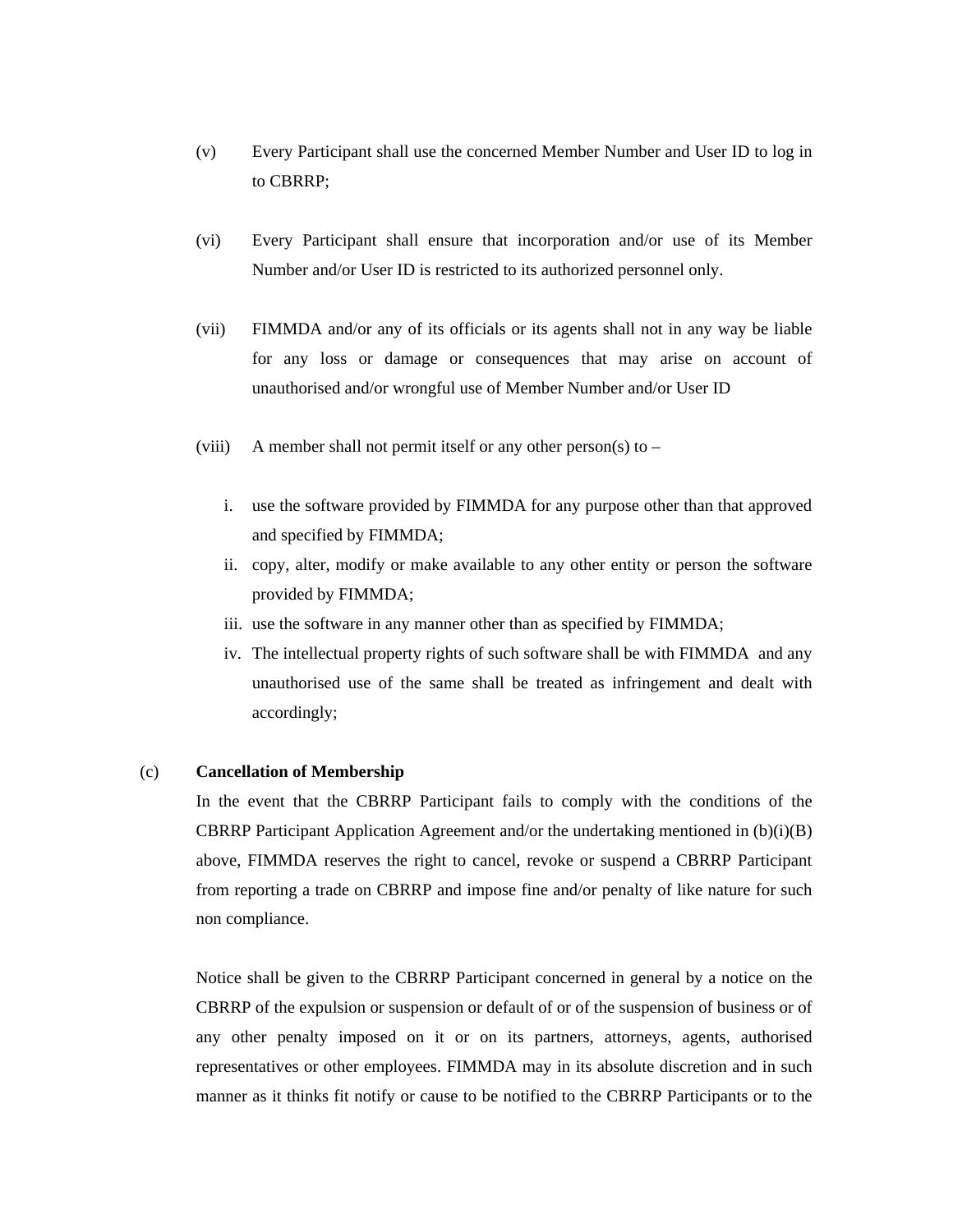public that any person who is named in such notification has been expelled, suspended, penalised or declared a defaulter or has suspended its business or ceased to be a CBRRP Participant. No action or other proceedings shall in any circumstances be maintainable by such person against FIMMDA or any officer or employee of FIMMDA for the publication or circulation of such notification.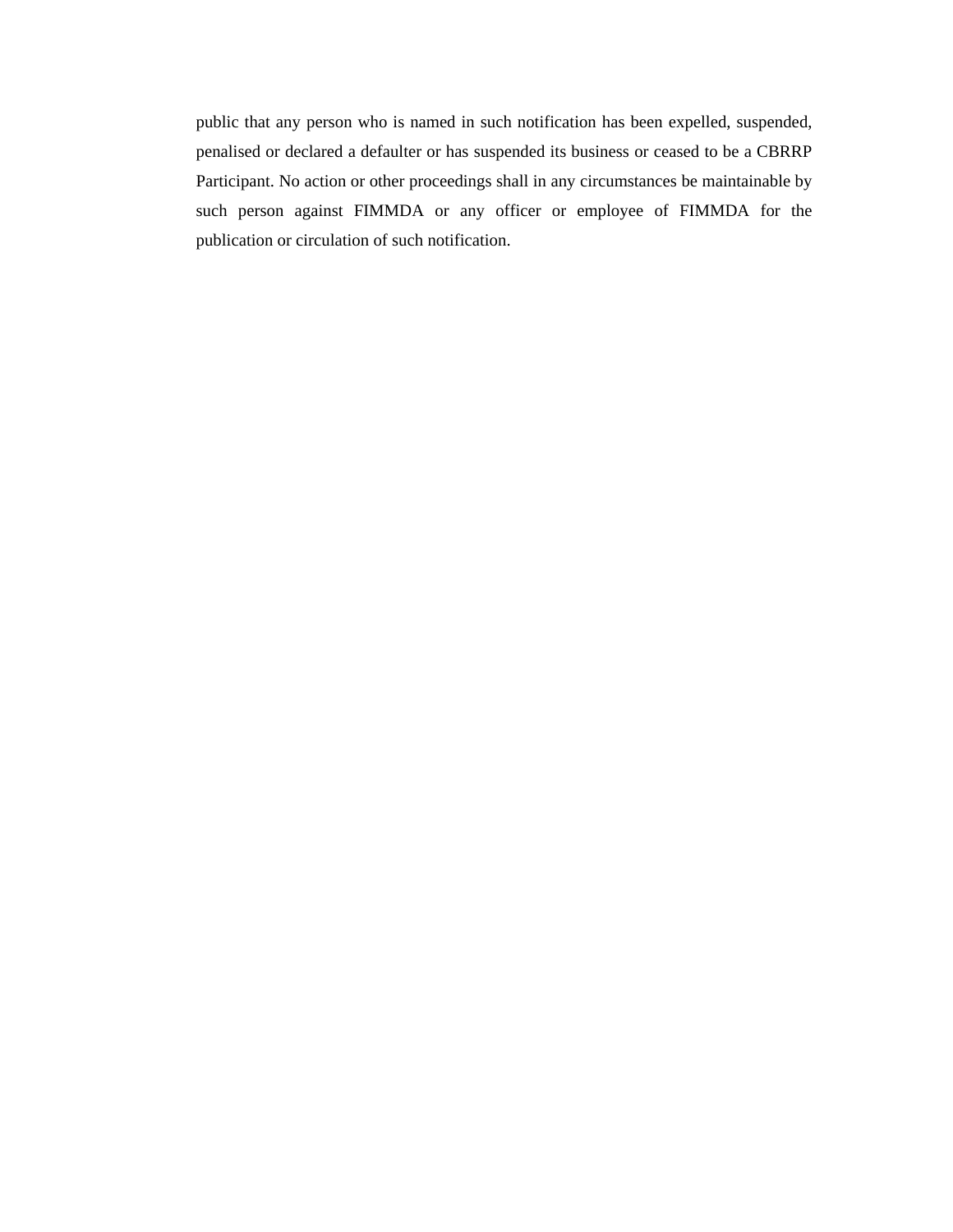#### **Chapter 5: CODE OF CONDUCT**

A CBRRP Participant shall be required to adhere to the following requirements at all times when it is reporting on the CBRRP:

- (a) Upon receipt by FIMMDA of a duly executed copy of the CBRRP Participant Application Agreement, a Participant is required to commence reporting of t Repo trade information on the FIMMDA's CBRRP. The CBRRP Participants shall access the Platform only via FIMMDA approved facility during the stipulated hours of operation, as may be communicated by FIMMDA from time to time.
- (b) These Rules form an integral part of the CBRRP Participant Application Agreement and shall, at all times, be required to strictly adhere to the Rules.
- (c) The CBRRP Participant shall abide by and comply with and adhere to the Applicable Laws that may be promulgated or issued from time to time either by SEBI, RBI or any other regulatory authority.
- (d) The passwords required to use the CBRRP shall be held in strict confidence and for its sole and exclusive use. The CBRRP Participant shall accept full responsibility for the consequences of divulging passwords to unauthorized parties or of not keeping passwords secure and exempt FIMMDA from any responsibility for the loss or misuse of such passwords. FIMMDA has no responsibility to verify either the authority of the CBRRP Participant (or any user logged in through the user ID and password provided to the CBRRP Participant) or any capacity, restrictions or limitations of their authorizations. Without any prejudice to the aforementioned provision, FIMMDA reserves the right to take any action including cancellation of membership and/or any other disciplinary action, it deems fit for violation of the aforementioned provision.
- (e) FIMMDA will treat each communication received through the CBRRP, without further review, as a validly authorized communication of the CBRRP Participant.
- (f) The records and electronic files of FIMMDA shall be sufficient evidence of any transactions reported through CBRRP and such records shall, in all legal proceedings, be received as prima facie evidence and shall be admitted as evidence of the matters, transactions recorded in it.
- (g) The CBRRP Participant shall promptly notify FIMMDA in the event of unauthorized access to the CBRRP and/or any of its user- IDs and/or passwords being compromised in any manner.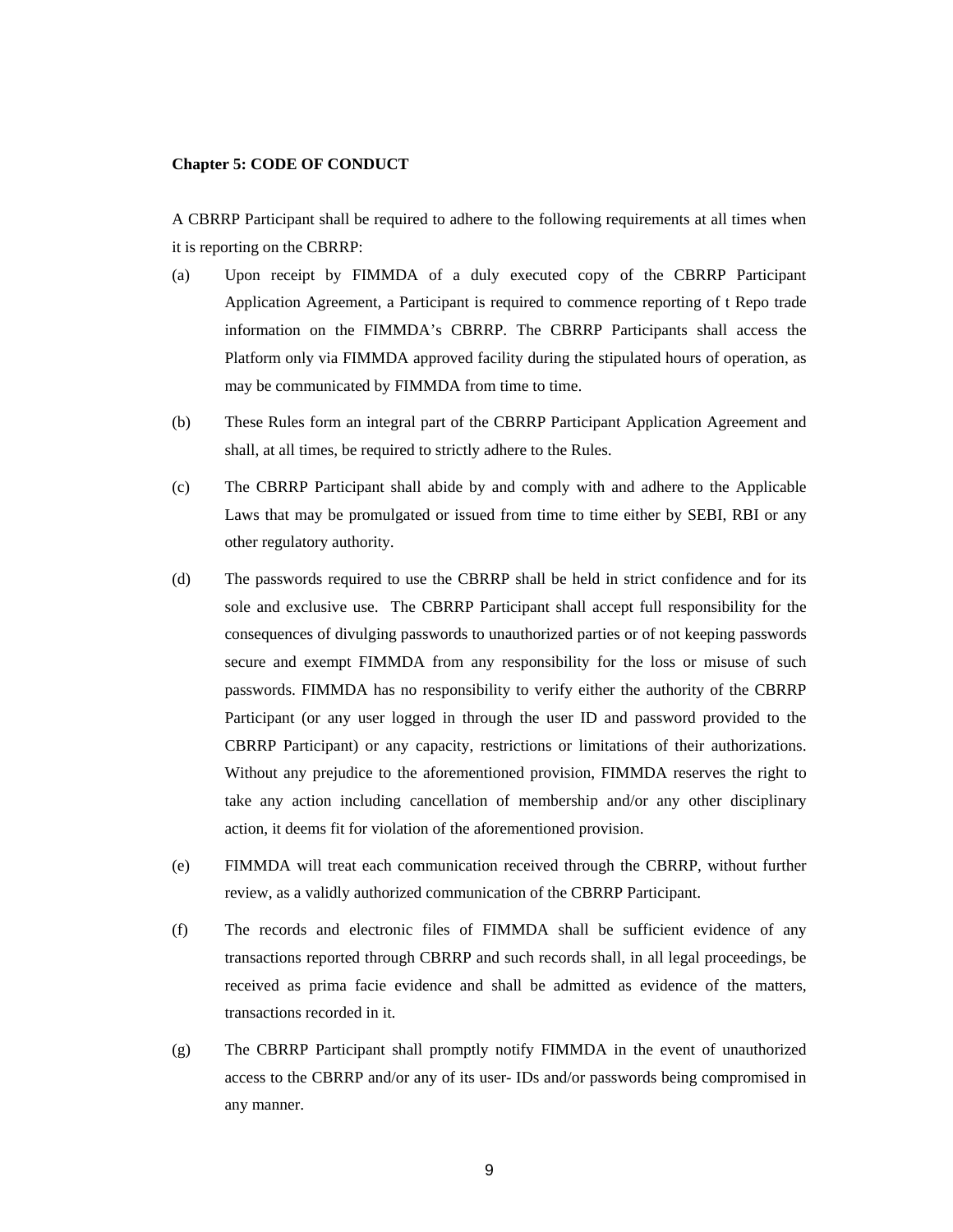- (h) A CBRRP Participant shall notify in writing to FIMMDA at least 2 Business Days before a user leaves the CBRRP Participant's company and/or otherwise loses the privileges granted pursuant to the application forms. Such notification shall take effect when FIMMDA confirms in writing to the CBRRP Participant that the user has been disabled.
- (i) The CBRRP Participant shall inform FIMMDA of any changes and/or non-compliance to/with any of the participation requirements set forth in the CBRRP Participation Application Agreement referred to above and/or any requirements laid down by the Applicable Law in this regard from time to time.
- (j) The CBRRP Participant shall be required to report all information in relation to the Eligible CBRRP Transaction promptly, accurately, and completely
- (k) The CBRRP Participant shall not use and/or allow the use of the CBRRP to engage in any form of market misconduct including insider trading and market manipulation and/or conduct that is otherwise in breach of Applicable Laws.
- (l) The internet and/or any other means of interface to access the CBRRP system, is not a secure network, and FIMMDA shall have no responsibility relating to CBRRP Participant's use of the internet.
- (m) FIMMDA makes no representation that the CBRRP shall be free from all known viruses and the CBRRP Participant shall, at its own expense, employ such virus scanning software and take such precautions in respect of its use of the CBRRP as the CBRRP Participant shall consider necessary.
- (n) FIMMDA has not given the CBRRP Participant any advice and the CBRRP Participant has not given FIMMDA any discretion in relation to the Eligible CBRRP Transactions or otherwise. Nothing contained on the CBRRP constitutes investment advice, assurance and/or guarantee as to the expected outcome of any strategy in relation to a Eligible CBRRP Transactions. The CBRRP Participant will not rely upon the contents of the CBRRP, if any, and it will take all steps it deems necessary, at its own expense, including obtaining independent professional advice, to arrive at its independent opinion of any proposed strategy and its decision whether or not to proceed or to enter into Eligible CBRRP Transaction.
- (o) CBRRP Participant Members may take suitable and adequate insurance coverage, which shall include such liabilities, losses and damages that may occur on account of operations in CBRRP.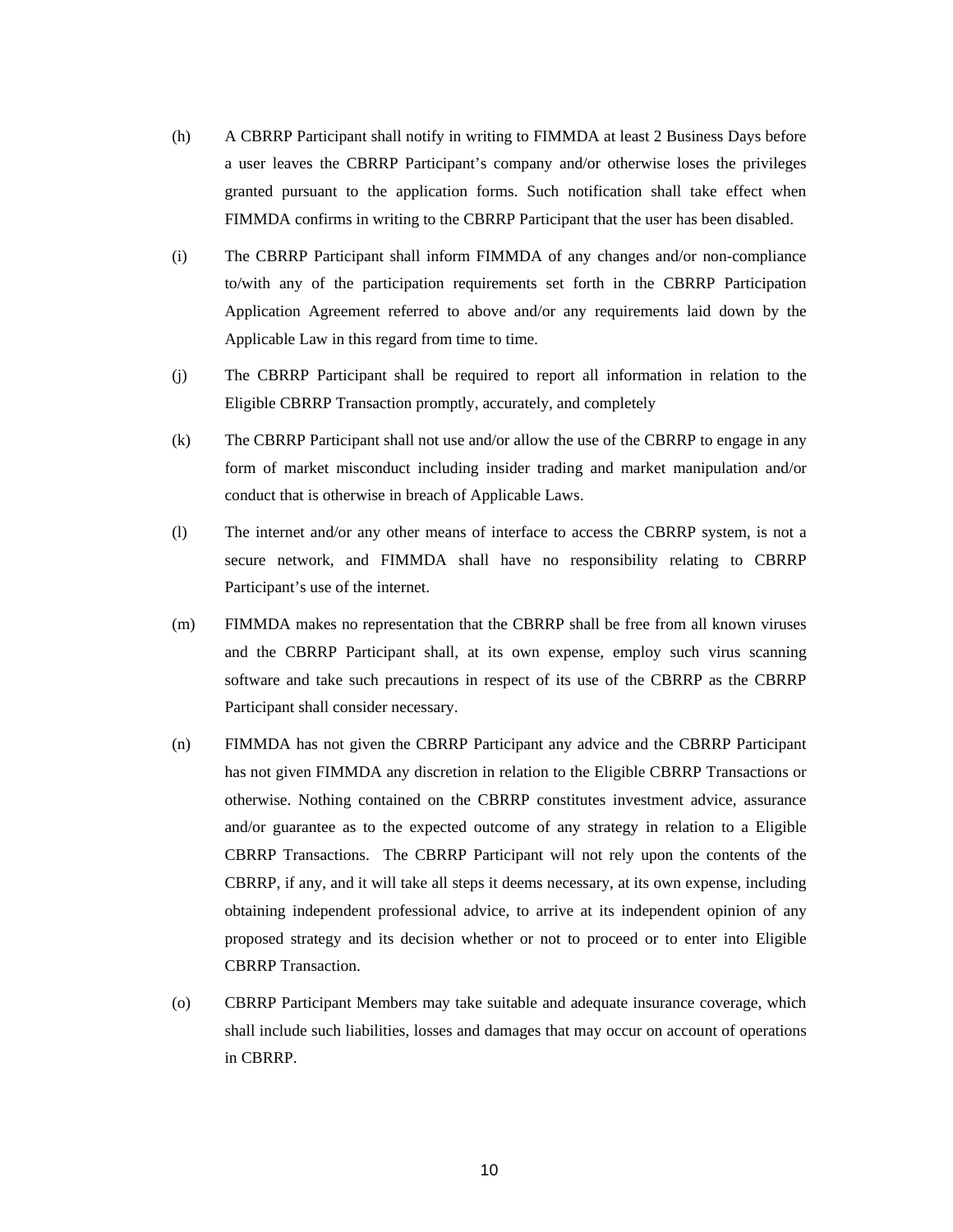- (p) The CBRRP Participant shall promptly pay any charges, as may be prescribed by FIMMDA, for operating on the CBRRP system.
- (q) The CBRRP system is merely a platform for reporting purposes iParticipants are individually responsible for ensuring settlement of the transactions entered into by them. FIMMDA may a later stage provide straight through processing facilities on CBRRP to facilitate settlements by Participants.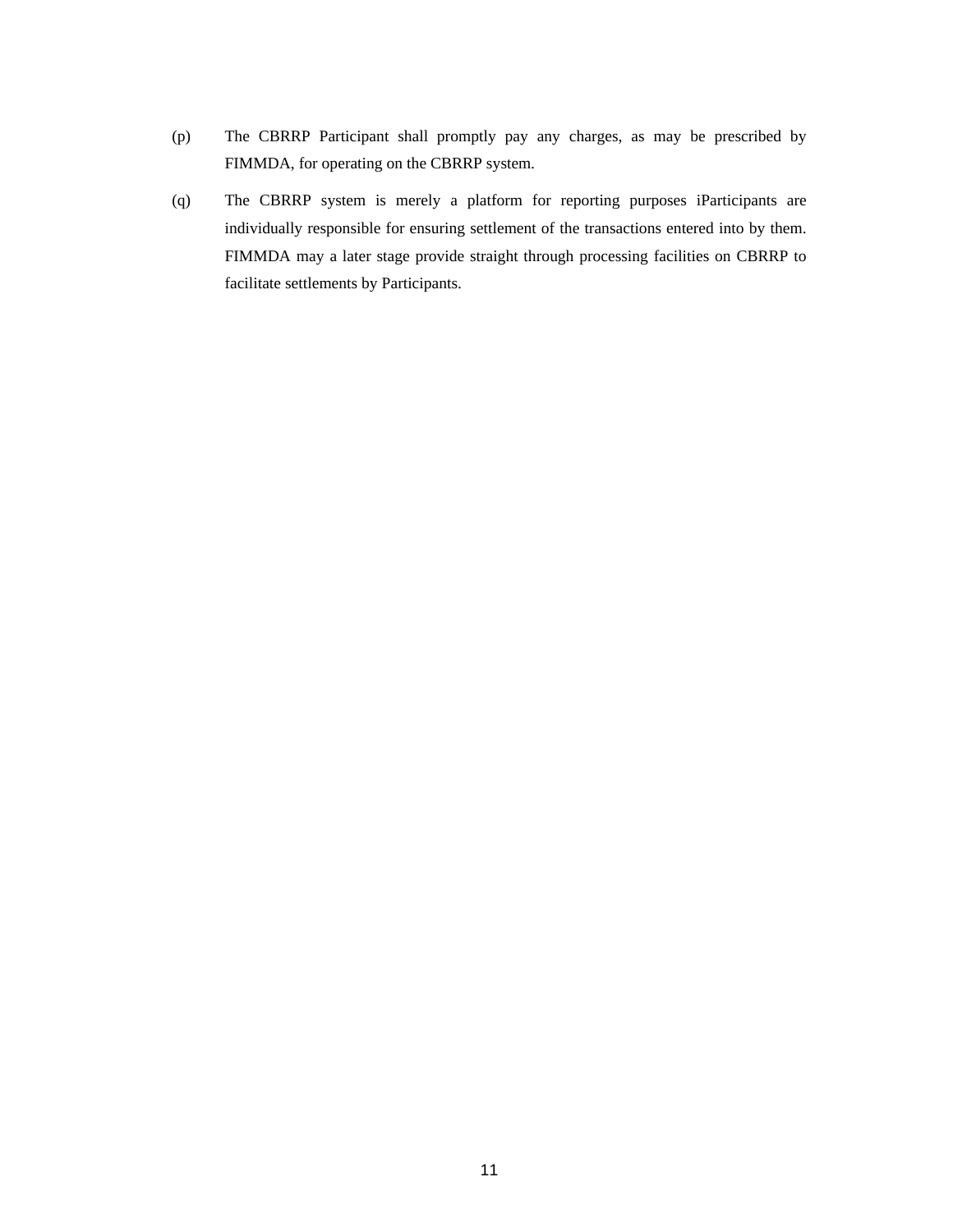#### **Chapter 6: REPORTING & MATCHING REQUIREMENTS**

#### (a) **Obligation of reporting of Eligible CBRRP Transactions**

The obligation to report an Eligible CBRRP Transaction for CBRRP Participants shall be as follows:

- **(i) Transactions shall be reported on CBRRP by CBRRP Participants only in respect of those repo trades that have been concluded with those counterparties who are also members of CBRRP;**
- **(ii) Repo transactions reported by a CBRRP Participant shall always be only with those counterparties with whom the concerned Participant has a valid Global Master Repurchase Agreement or such other arrangement as may be prescribed by the Market Regulator from time to time;**
- **(iii)Both Borrower and Lender would report the eligible Repo transaction on CBRRP which will be matched internally by the Platform and upon matching, market related information would be disseminated on the Platform and FIMMDA website**

#### (b) **Time frame for reporting of Eligible CBRRP Transaction**

#### **(i) Transaction executed during CBRRP system hours:**

A CBRRP Participant who is required to report the Eligible CBRRP Transaction information on the CBRRP, must report the same within 15 minutes of execution of the trade except as otherwise provided in these Rules.

The CBRRP would be made available to the CBRRP Participant's from 9:00 a.m. and 17:45 p.m. on a Business Day and the Eligible CBRRP Transaction must be reported during the working hours of CBRRP.

## **(ii) Eligible CBRRP Transaction executed but omitted to report :**

All eligible CBRRP Transaction needs to be reported on FIMMDA's CBRRP platform as per the scheme prescribed by RBI. Reporting of transaction on next business day would not be permitted on CBRRP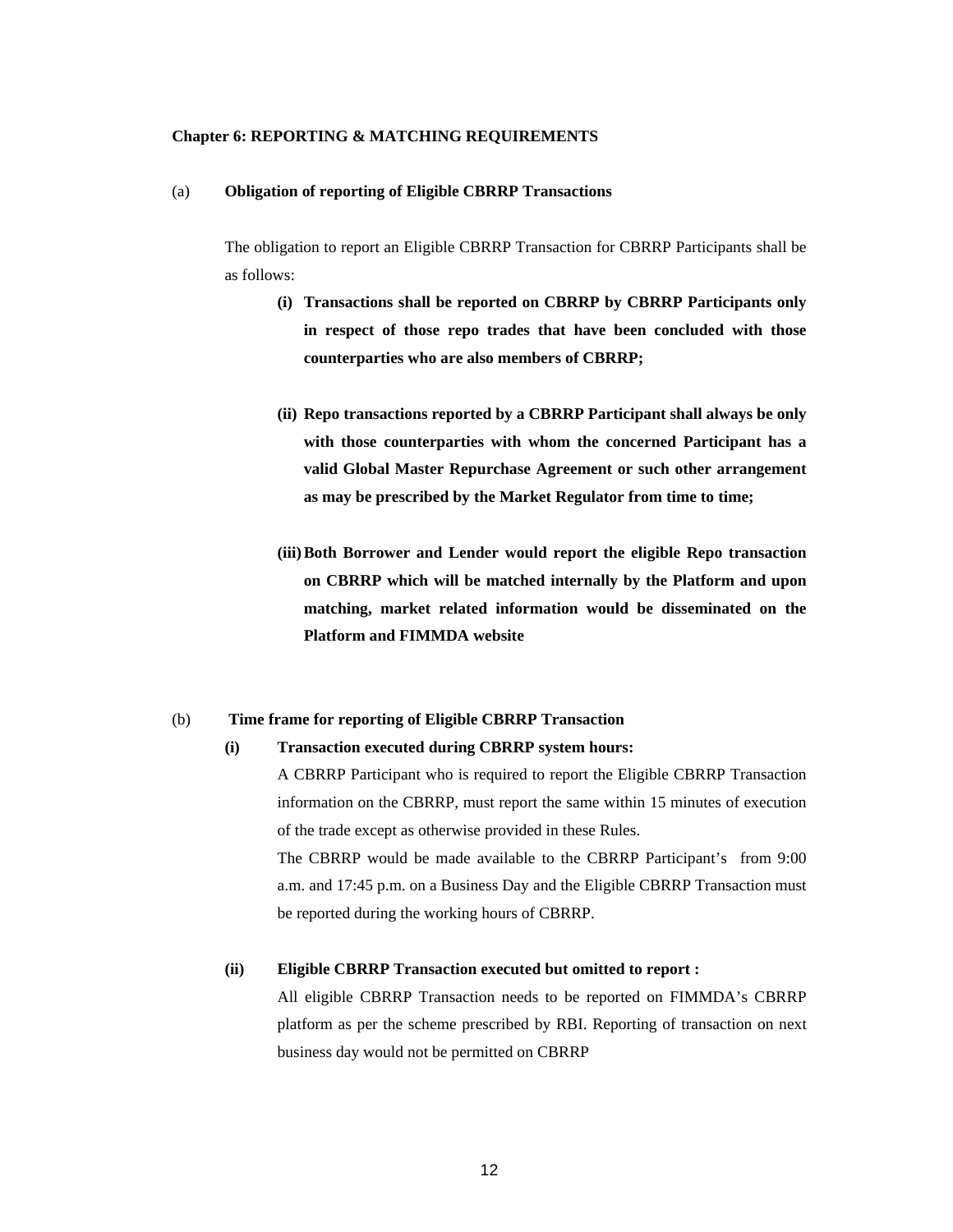#### (c) **Information to be reported**

Each Eligible CBRRP Transaction shall report the following essential data:

- (i) Member Ref
- (ii) Nature of Deal : Borrow /Lend
- **(iii)** ISIN Description
- **(iv)** Counterparty details
- **(v)** Rating of Bond
- **(vi)** First leg price
- **(vii)** Deal Date and Deal Time
- **(viii)** Sett type
- **(ix)** Ist leg consideration (Amount Borrowed/ lent)
- **(x)** Repo Rate of Interest
- **(xi)** Repo Tenor
- **(xii)** Intermediary details (Direct /Brokered)
- **(xiii)** Broker Name

The CBRRP Participant shall also report such other details as may be required to be reported under Applicable Law from time to time.

# (d) **Procedures for Reporting of Bond Description, Counterparty, First Leg Price, First leg consideration, Repo Rate, Repo Tenor**

The requirements and instruction are set out in the FIMMDA CBRRP Operating Guidelines. In the event of any inconsistency between the provisions of these Rules and the CBRRP Operating Guidelines, the provisions of the CBRRP Operating Guidelines shall prevail. The following details are required to be reported:

- (i) **ISIN Description** shall be selected from the corporate bond list available in the CBRRP system
- (ii) **Counterparty** All registered counterparties have been stored in the CBRRP data base and may be accordingly be selected and reported.
- (iii) **First Leg Price** The first leg price at which the Eligible CBRRP Transaction has been contracted will need to be reported. However the reported price will exclude the brokerage, if it is a brokered deal.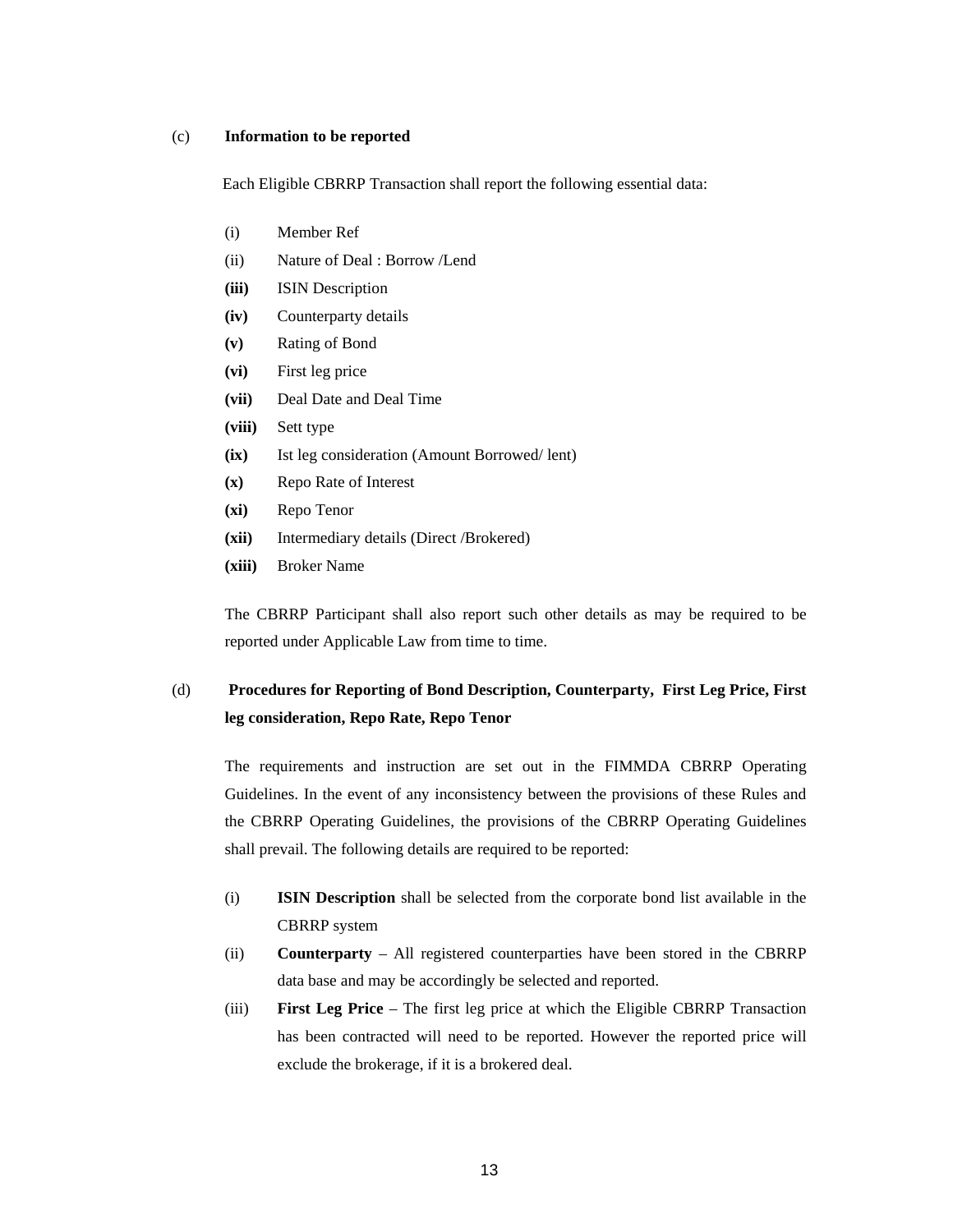- (iv) **First leg Consideration** : The actual consideration that is agreed to be exchanged on the first leg of Repo transaction will need to be reported. Such amount will be reported in Crores.
- (v) **Repo Rate** : The Repo Rate at which the Eligible CBRRP Transaction has been contracted will need to be reported
- (vi) **Repo Tenor** : The Repo Tenor for which the Eligible CBRRP Transaction has been contracted will need to be reported. Such tenors needs to be reported in Days. Repos in eligible CBRRP securities shall be for a minimum period of one day and a maximum period of one year or as such periods as may be prescribed
- (vi) Compliance with reporting requirements

FIMMDA expects all CBRRP Participants to report the Eligible CBRRP Transaction within the laid down timelines, and take adequate care to ensure that details of Eligible CBRRP Transaction are not misreported in any manner. Unless otherwise considered as a reasonable practice by FIMMDA, a pattern or practice of regular late reporting shall be considered as conduct inconsistent with high standards of commercial honor and just and equitable principles of trades. In this regard, FIMMDA shall be free to take such action as it may deem fit and/or report such delay to such regulator as it may deem fit.

## (e) **Matching Pre-requistes**

Once both CBRRP Participants who are counterparties to Eligible CBRRP Transaction reports the transaction on CBRRP, such transactions would be considered for Matching. All such reported transaction would be first validated for matching with a Base matching criteria which includes ;

- 1. Counterparty : Both counterparties to a CBRRP transaction should have reported the other party as Counterparty to the transaction
- 2. Nature of DeaL : if a reporting Member has reported Borrow transaction then the counterparty should have reported opposite transaction i.e Lend transaction.
- 3. ISIN : Both the CBRRP participants should report same Bond Description.
- 4. Deal Date : Both the CBRRP participants should report same Deal date of the eligible CBRRP Transactions..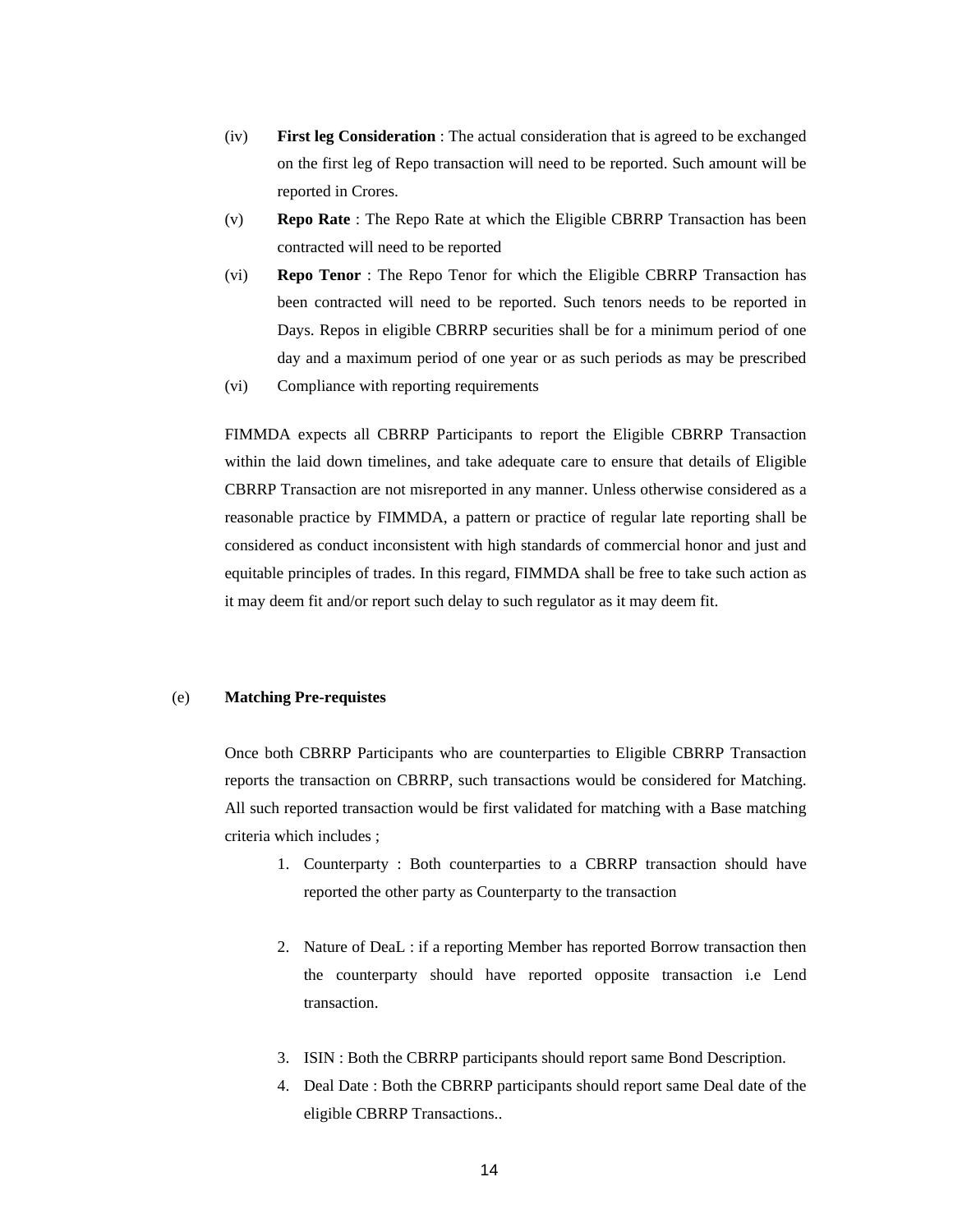5. Tenor : The Repo tenor entered by both CBRRP Participants should be same

Once all the five base criteria is matched, CBRRP would proceed with matching of remaining transaction fields such as Rate, Amount, Deal time, Intermediatery.. During the matching process, if CBRRP encounters any discrepancies in reporting of above fields then CBRRP would provide appropriate information to the respective Participants through the queries available on CBRRP. If all the remaining details are also matched the same would considered as matched deal by CBRRP.

a) FIMMDA may at its discretion, modify or change such rules, parameters and/or matching algorithms from time to time;

#### **2. Modification and Cancellation of Orders**

- a) FIMMDA shall have absolute discretion to allow the Members to modify and/or cancel their orders;
- b) A member may be permitted to modify or cancel its transaction, provided the reported transaction has not already been matched;
- c) Unmatched transaction(s) shall be modified by effecting changes in the such input parameters in the manner and subject to such conditions as specified by FIMMDA from time to time;

#### Cancellation of Matched Trades

- a) FIMMDA shall have absolute discretion to allow the Members to request cancellation of their matched trades. Such a request will have to be forwarded by both Counterparties to the trade to FIMMDA based on which FIMMDA may cancel the matched trade.
- b) FIMMDA may at its sole discretion or on behalf of RBI can cancel matched deal, to protect the interests of the members and for proper regulation of deal matching, suo moto annul deal(s) at any time, if FIMMDA is satisfied that such deal(s) is/are vitiated by fraud, material mistake, misrepresentation or market or price manipulation and other misdemeanor.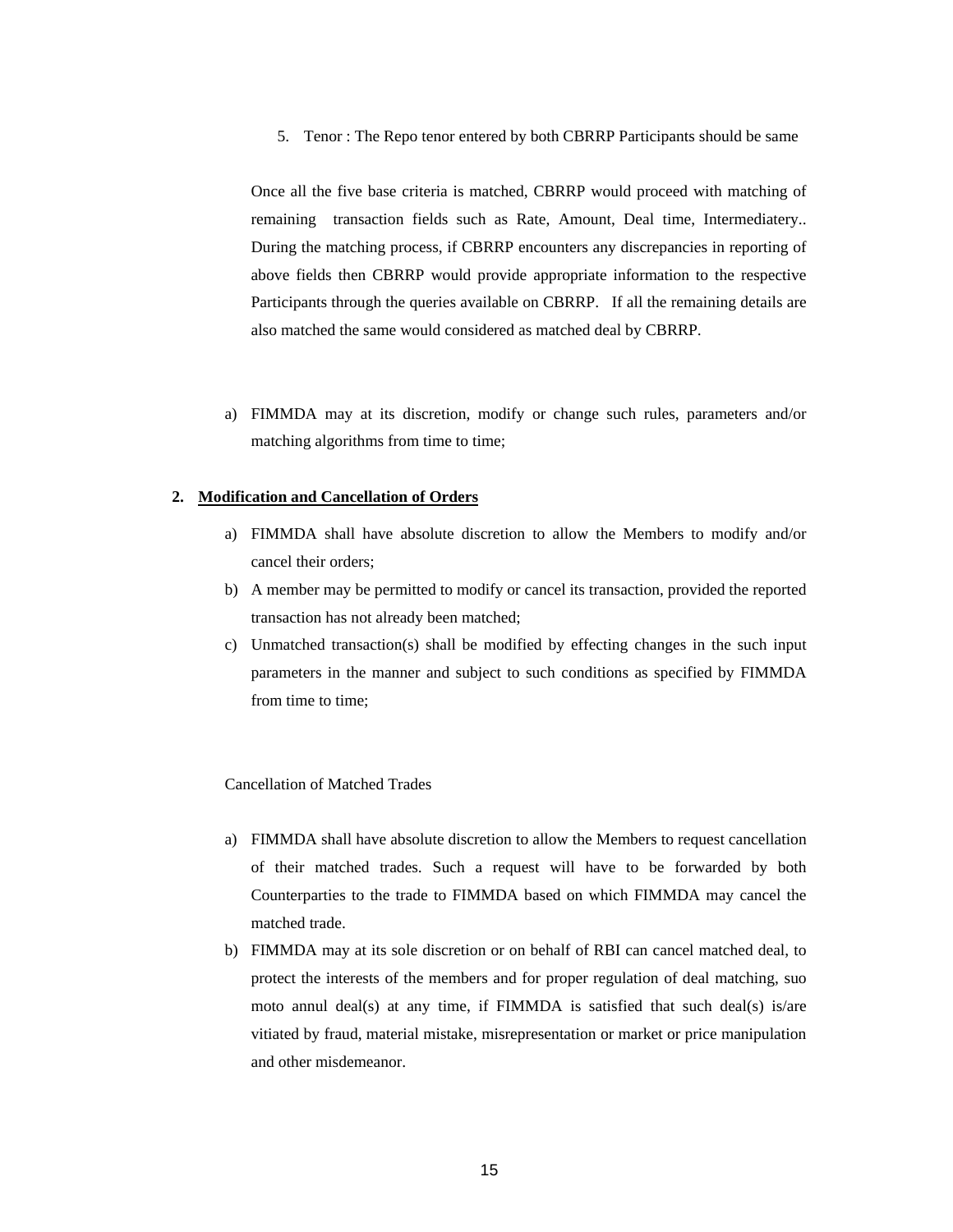#### **Chapter 7: Termination of CBRRP service**

- (a) FIMMDA may, upon notice to its members, either in writing and/or through publishing the same on its website, terminate CBRRP service.
- (b) A CBRRP participant who wishes to terminate its reporting obligations on the CBRRP system, may do so, after giving a written notice of its intention to FIMMDA. Such termination shall be effective, when FIMMDA accepts the notice and communicates the acceptance of such termination request to the relevant CBRRP Participant. Notwithstanding anything contained in this provision, the rights and obligations of the CBRRP participant arising prior to such termination shall not be affected in any manner whatsoever.
- (c) In the event that a CBRRP Participant fails to abide by the Applicable Law in relation to the CBRRP system and/or fails to honor contractual agreements entered into with FIMMDA, and/or fails to pay promptly (where applicable) for services rendered by the CBRRP system, FIMMDA has the unilateral right to refuse any CBRRP Participant from reporting the trade on the CBRRP system.
- (d) If a CBRRP participant is barred or made ineligible to participate in or to undertake Repo transaction in Corporate Bonds as per the norms and eligibility criteria prescribed by RBI from time to time,FIMMDA may unilaterally or otherwise terminate the membership of such participant.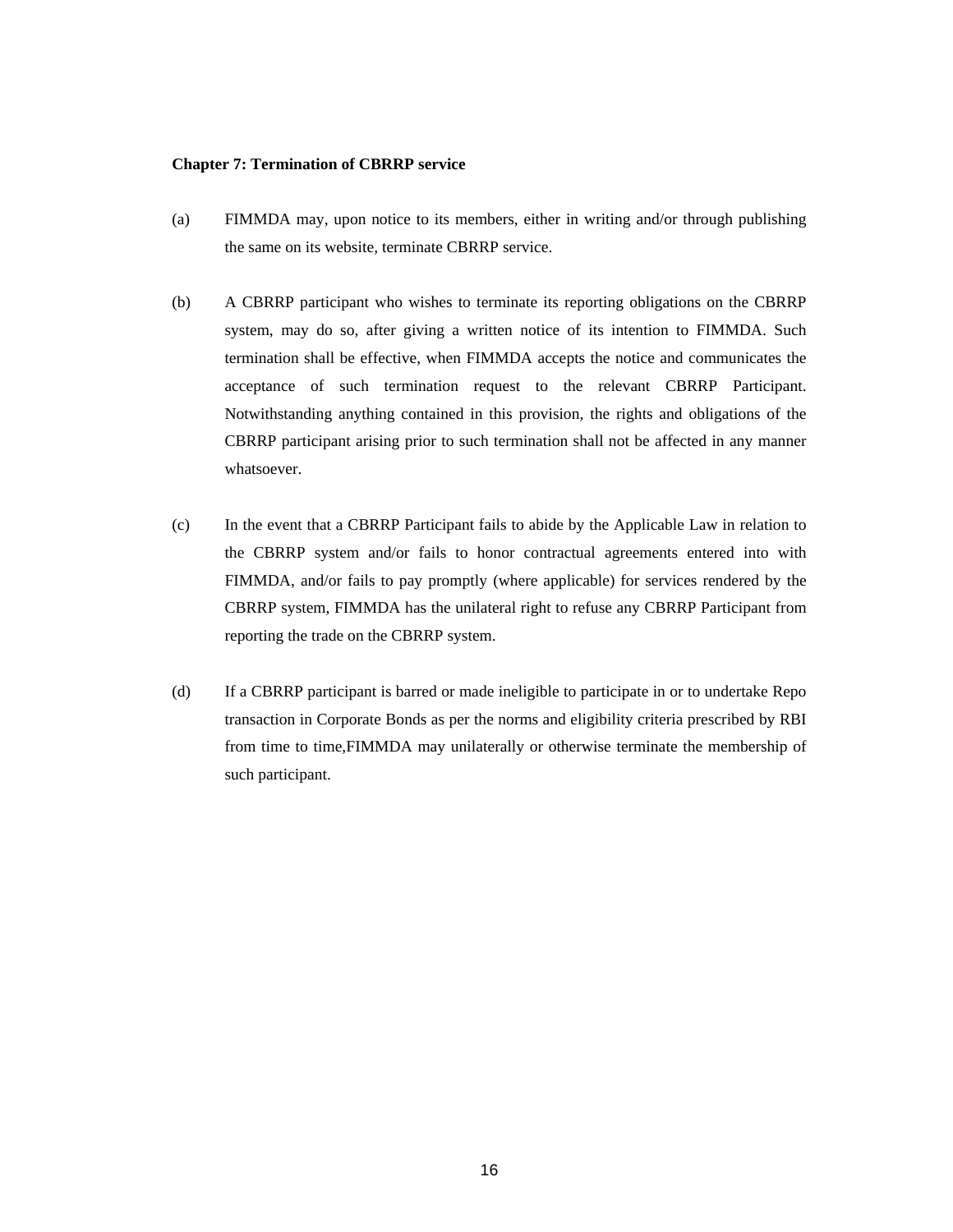#### **Chapter 8: Miscellaneous:**

#### (a) **Liability:**

FIMMDA or its employee or its agents shall not be liable for:

- (i) any inaccuracy, error and/or other omissions of trade data input by the CBRRP Participants in the CBRRP system
- (ii) any error in the transaction data disseminated on the CBRRP Platform
- (iii) any direct, indirect, incidental, consequential, or special damages, including, without limitation, damages for loss of profits, loss of revenue, loss of savings, trading losses, loss of data, business interruption, downtime, arising out of or in connection with any such inaccuracy, error or omission of data, delay or interruption in dissemination of trade data by FIMMDA or its employees or its agents due to force majeure event or any other cause beyond the reasonable control of FIMMDA or its employees or its agents
- (iv) failure of the communication system on which CBRRP platform is based
- (v) any other cause and/or event beyond the control of FIMMDA or its employees or its agents

#### (b) **Indemnity**

- (i) Without prejudice to the other rights and remedies available to FIMMDA, a CBRRP Participant shall indemnify and keep indemnified, FIMMDA or its employees or its agents against any loss/damage suffered by FIMMDA in providing the services to the CBRRP Participant and any other loss, damage, cost, expenses (including reasonable attorney fees) arising from a CBRRP Participant's default, misconduct and/or negligence on the part of the CBRRP Participant and/or any employee, agent, servant or representative of the CBRRP Participant. This shall be a continuing indemnity notwithstanding cessation of membership.
- (ii) FIMMDA or its employees or its agents shall hold harmless the CBRRP Applicant against any willful default on part of FIMMDA in relation to the services required to be provided for operation the CBRRP.

#### (c) **Dispute Resolution**

.

Courts in Mumbai shall have exclusive jurisdiction to entertain all Claims, differences and/or disputes between the CBRRP Participants inter-se and/or between a CBRRP